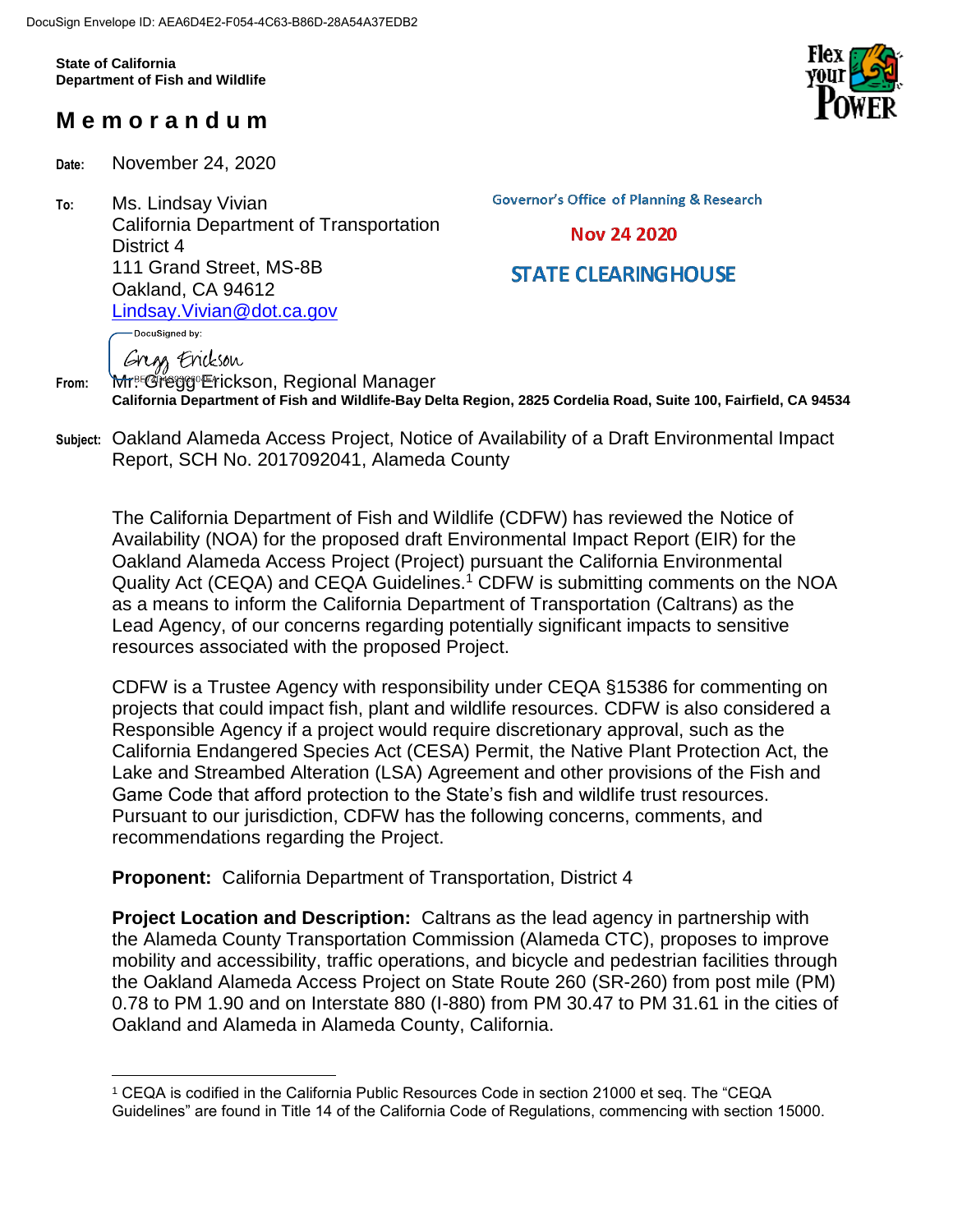Ms. Lindsay Vivian **2** 2 November 24, 2020 California Department of Transportation

Caltrans, acting as the lead agency, proposes the following alternatives: No-Build (No-Action) Alternative: Under the No-Build Alternative, no improvements to bicycle or pedestrian connectivity or safety. Build Alternative: the Build Alternative proposes to remove and modify the existing freeway ramps and to modify the Posey Tube exit in Oakland. The Build Alternative would improve access to Northbound (NB) and Southbound (SB) I-880 from the Posey Tube via a right-turn-only lane from the Posey Tube to 5th Street, and a new horseshoe connector at Jackson Street below the I-880 viaduct that would connect to the existing NB I-880/Jackson Street on-ramp. The proposed Project would also reconstruct and shift the existing WB I-980/Jackson Street off-ramp to the south. The Webster Tube entrance at 5<sup>th</sup> Street and Broadway would be shifted to the east to create more space for trucks to make the turn from Broadway into the Webster Tube. A bulb-out would be constructed to extend the sidewalk, reducing the crossing distance and allowing improved visibility of pedestrians on the southeast corner.

The proposed Project would remove the NB I-880/Broadway off-ramp and widen the NB I-880/ Oak Street off-ramp to 6<sup>th</sup> Street, which would become the main NB I-880 offramp to downtown Oakland and to Alameda. 6<sup>th</sup> Street would become a one-way through street from Oak Street to Harrison Street and a two-way street from Harrison Street to Broadway. The proposed project would add a Class IV two-way cycle track on 6<sup>th</sup> Street between Oak and Washington streets and on Oak Street between 3<sup>rd</sup> and 9<sup>th</sup> streets. It would implement bicycle and pedestrian improvements at the Tubes' approaches in Oakland and Alameda, and it would open the Webster Tube's westside walkway.

# **LAKE AND STREAMBED ALTERATION AGREEMENT**

The Project has the potential to impact resources including mainstems, tributaries and floodplains associated with the Lake Merritt Channel system known to occur within the identified limits of the Project. If work is proposed that will impact the bed, bank, channel or riparian habitat, including the trimming or removal of trees and riparian vegetation please be advised that the proposed Project may be subject to LSA Notification. This includes impacts to drainage systems that connect to tributaries of main stem creeks and tributaries that occur within the Project Biological Study Area (BSA). CDFW requires an LSA Notification, pursuant to Fish and Game Code section 1600 et. seq., for or any activity that may substantially divert or obstruct the natural flow; change or use material from the bed, channel, or bank including associated riparian or wetland resources; or deposit or dispose of material where it may pass into a river, lake or stream. Work within ephemeral streams, washes, watercourses with a subsurface flow, and floodplains are generally subject to notification requirements.

# **CALIFORNIA ENDANGERED SPECIES ACT**

Please be advised that a CESA ITP must be obtained if the Project has the potential to result in take of species of plants or animals listed under CESA, either during construction or over the life of the Project. Under CESA, take is defined as "to hunt,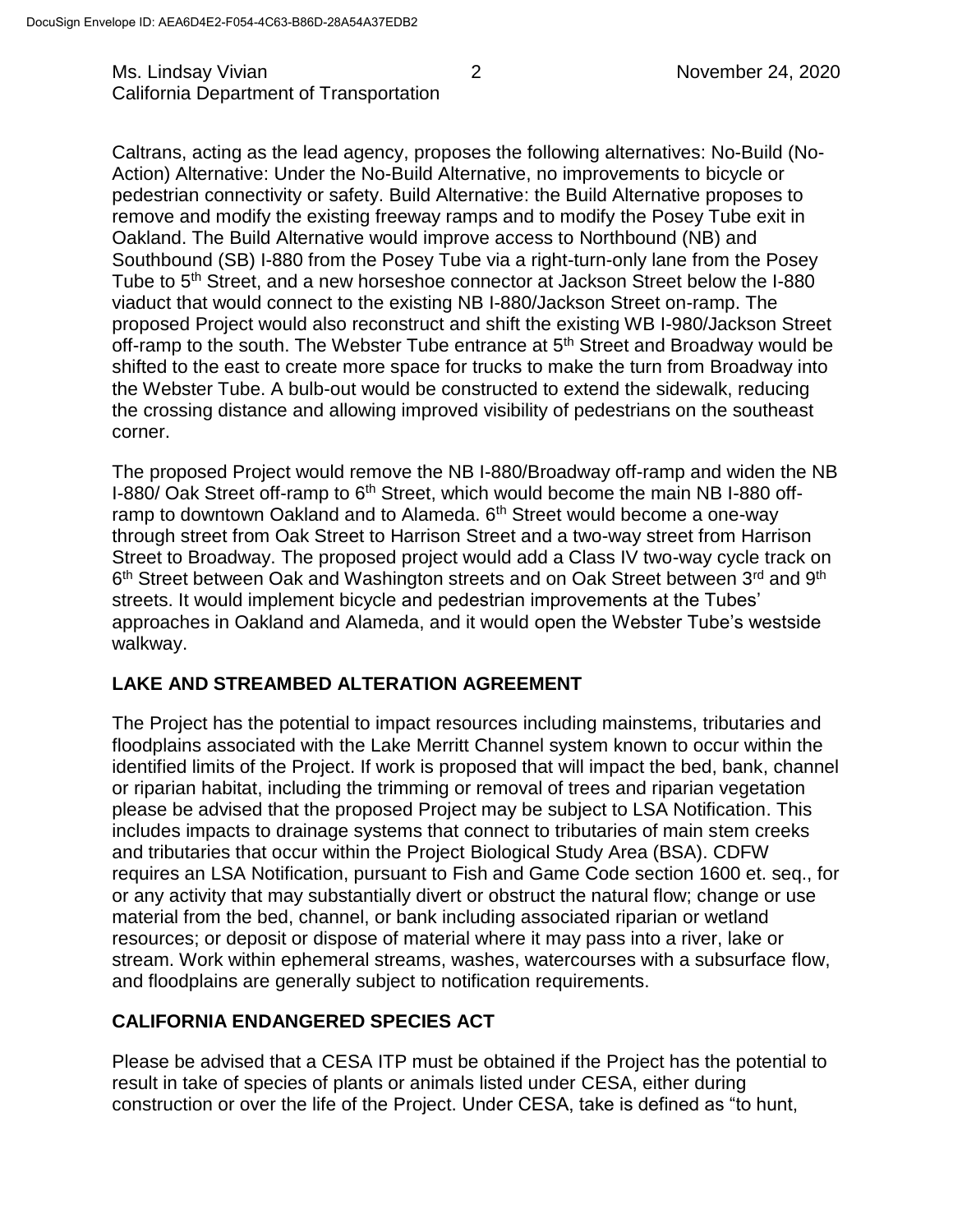Ms. Lindsay Vivian **November 24, 2020** 3 California Department of Transportation

pursue, catch, capture, or kill, or attempt to hunt, pursue, catch, capture or kill." Issuance of an ITP is subject to CEQA documentation. If the Project will impact CESAlisted species, early consultation is encouraged, as significant modification to the Project and mitigation measures may be required in order to obtain a CESA Permit.

# **ENVIRONMENTAL SETTING**

Special-status species that have the potential to occur in or near the Project site, include, but are not limited to:

- Longfin Smelt (*Spirinchus thaleichthys*), State threatened
- Winter-Run Chinook (*Oncorhynchus tshawytscha*), State endangered
- Spring-Run Chinook (*Oncorhynchus tshawytscha*), State threatened
- Nesting birds

# **COMMENTS AND RECOMMENDATIONS**

CDFW acting as a Responsible Agency, has discretionary approval under CESA through issuance of a CESA Incidental Take Permit (ITP) and LSA Agreement, as well as other provisions of the Fish and Game Code that afford protection to the State's fish and wildlife resources. CDFW would like to thank you for preparing the NOA and CDFW recommends the following updates, avoidance and minimization measures be imposed as conditions of Project approval by the lead agency, Caltrans, to ensure all Projectrelated impacts are mitigated to below a level of significance under CEQA:

# **COMMENT 1: Fish and Wildlife Resources**

**Issue:** Appendix G of the Biological Resources Section of the draft EIR provides information on potential species results yielded from various natural resource databases. However, the Biological Resources Section and Appendix G should also provide a determination of presence of a given species noted in the tables and lists of Appendix G.

**Recommendation:** CDFW recommends the lists and tables of species within the Project location included in Appendix G of the Biological Resources Section of the draft EIR provides an additional column for the determination of presence. Presence determinations can be assessed utilizing the following sources: a) wildlife databases such as the California Natural Diversity Database (CNDDB), b) previous environmental documents from projects within the vicinity of the proposed Project, c) scientific studies or species inventories from nearby locations, d) focused survey results or findings associated with the current Project and e) focused survey results or findings from previous projects within the vicinity of the currently proposed Project.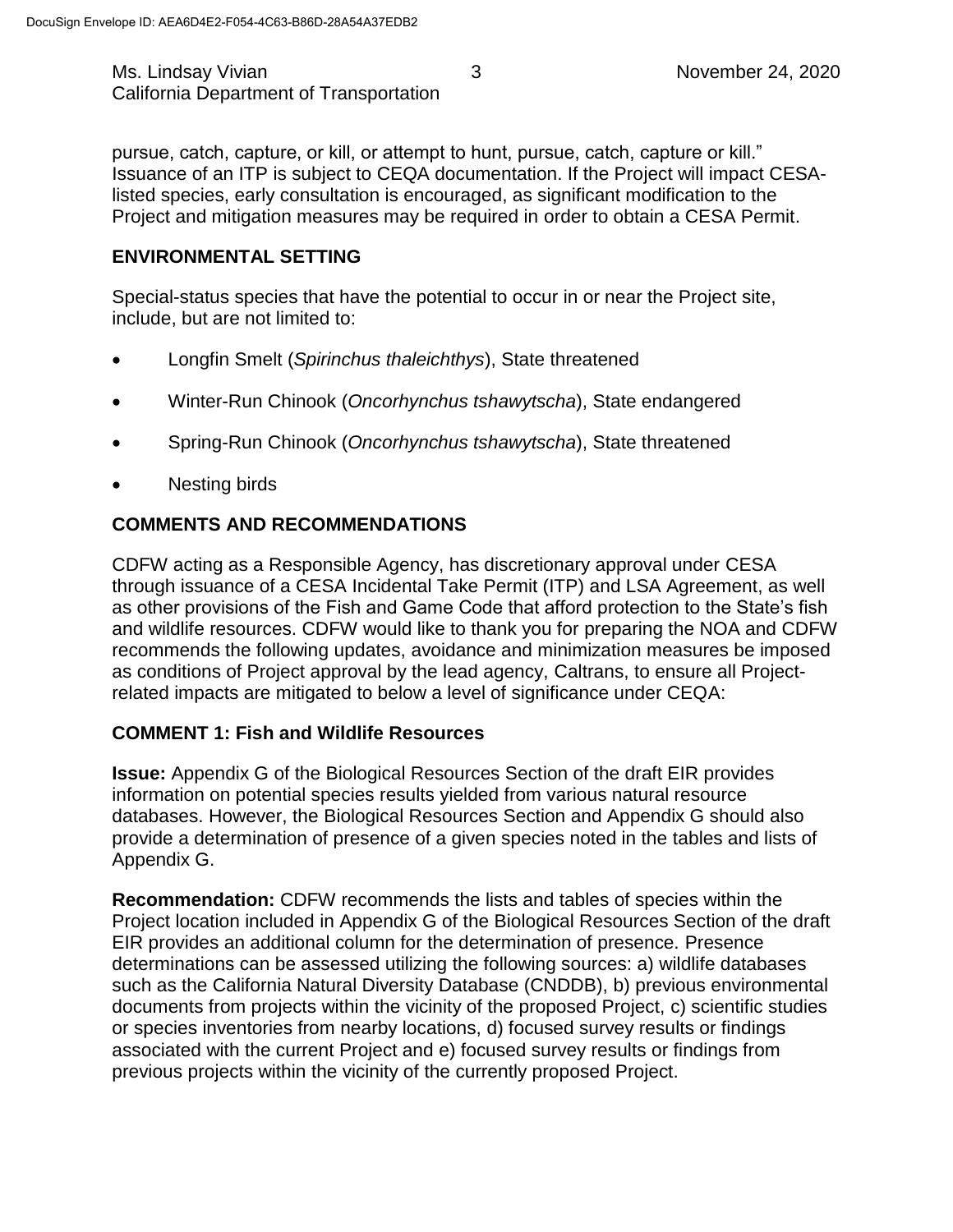Ms. Lindsay Vivian **1 November 24, 2020** Assessment Assessment Assessment Assessment Assessment Assessment Assess California Department of Transportation

# **COMMENT 2: In Water Work Windows and Seasonal Avoidance**

**Issue:** The draft EIR does not include appropriate seasonal avoidance windows as a condition of approval for any proposed in-water work. Seasonal work windows are needed to avoid and minimize impacts to threatened, endangered, rare and native aquatic species, that are known to occur within the vicinity of the Project as referenced above.

**Recommendation:** All in-water work should be seasonally limited to occur between June 1 to November 30 to avoid impacts to state listed aquatic species known to occur within the Project vicinity.

#### **COMMENT 3: AMM-AS-3 Protected Species**

**Issue:** Measure AMM-AS-3, Protected Species in Appendix D of the draft EIR does not include a definition of unlawful "take," consistent with the state. In addition, the proposed measure does not specify how take will be avoided if a state or federally listed species is discovered within the BSA during pre-construction surveys or construction.

**Recommendation:** CDFW recommends the measure is updated to avoid unlawful take as defined by the state as follows: under CESA take is defined as "to hunt, pursue, catch, capture, or kill, or attempt to hunt, pursue, catch, capture or kill."

#### **Recommended Mitigation Measure 1: AMM-AS-3 Protected Species**

If a state or federally listed species is discovered within the BSA during pre-construction surveys or construction, the Qualified Biologist shall immediately halt work in coordination with the resident engineer and contact the wildlife agencies for coordination on how to proceed. To avoid take, the resident engineer will suspend construction activities in coordination with the wildlife agencies.

# **COMMENT 4: Vibratory Pile Driving**

**Issue:** The Project is located within areas of high potential for presence of aquatic species such as longfin smelt, and spring and winter-run Chinook, all listed under CESA as threatened or endangered species. The description for the method of proposed vibratory pile driving installation does not provide information if pile proofing via impact pile driving is necessary to complete installation of the piles to the appropriate depth. Impact pile driving has the potential to cause take as defined by the state and may also result in significant harm or injury to aquatic species.

**Recommendation:** The method of installation for vibratory pile driving should be updated to include information on the probability of pile proofing to be conducted via impact pile driving, which has the potential to cause take of listed species. In addition to seasonal work avoidance in Comment 2 above, the current Project and all alternatives noted in the draft EIR propose the use of vibratory pile driving, which significantly avoids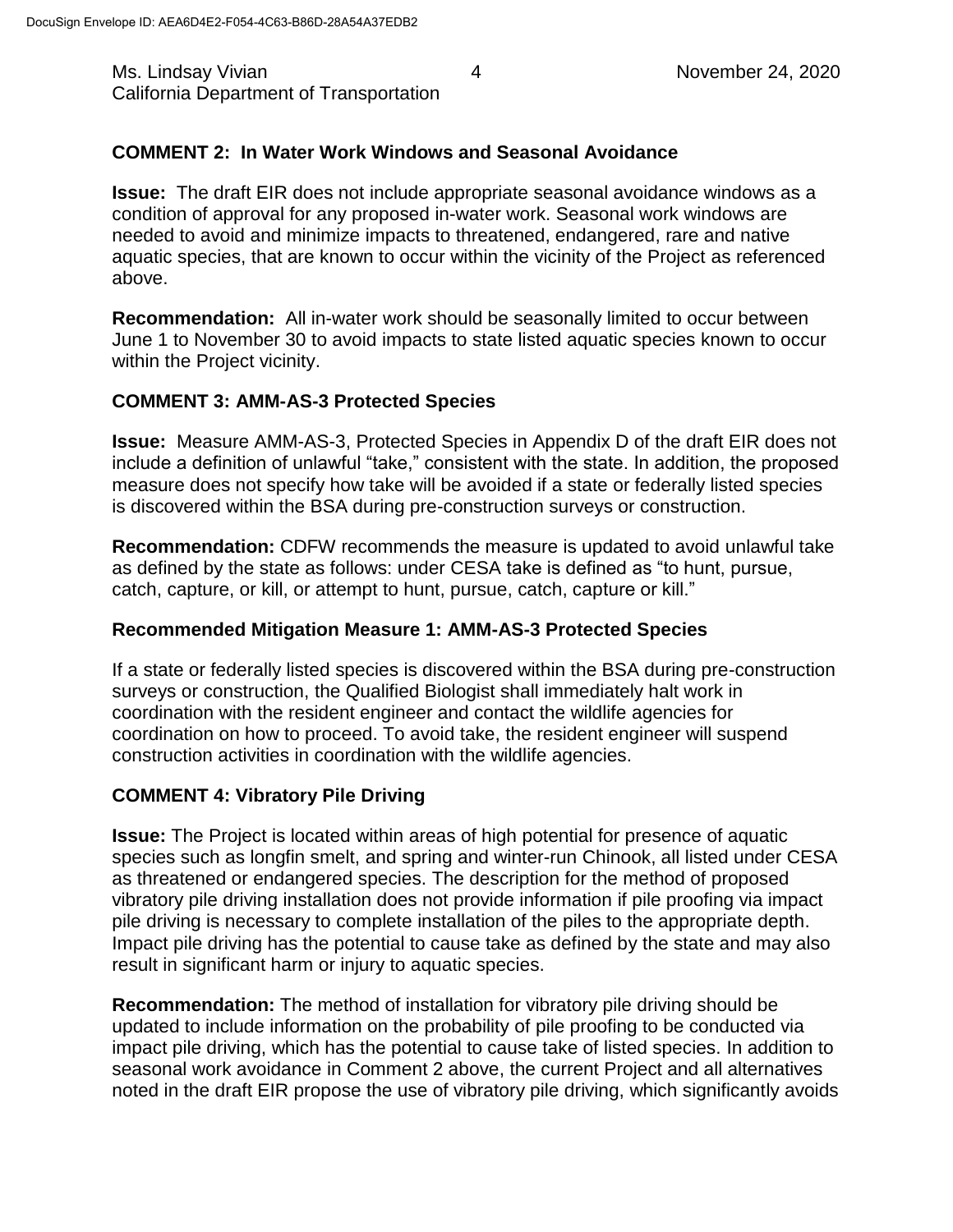Ms. Lindsay Vivian **November 24, 2020** Superintendent Assember 24, 2020 California Department of Transportation

and minimizes the potential for take of aquatic state listed species by barotrauma. If the method of install has the potential to change from vibratory pile driving to impact pile driving installation methods, coordination with CDFW on how to proceed shall be necessary in order to fully satisfy the requirements of CESA for the species noted previously in this comment section. In addition to the vibratory driving analysis provided in the draft EIR, if pile proofing shall be implemented once all vibratory driving has concluded to drive piles to their final depth an analysis on the potential injurious sound levels that may be created by impact driven pile proofing should be included in the updated Biological Resources section of the draft EIR. The utilization of impact driven pile proofing may warrant the need for obtainment of an ITP as previously noted in this comment letter for the take of state listed species.

#### **COMMENT 5: Fish Passage Assessment**

**Issue:** The Project does not assess potential fish passage barriers. Senate Bill 857 (SB-857), which amended Fish and Game Code 5901 and added section 156 to the Streets and Highways Code states in section 156.3, "For any project using state or federal transportation funds programmed after January 1, 2006, [Caltrans] shall insure that, if the project affects a stream crossing on a stream where anadromous fish are, or historically were, found, an assessment of potential barriers to fish passage is done prior to commencing project design. [Caltrans] shall submit the assessment to the [Department of Fish and Wildlife] and add it to the CALFISH database. If any structural barrier to passage exists, remediation of the problem shall be designed into the project by the implementing agency. New projects shall be constructed so that they do not present a barrier to fish passage. When barriers to fish passage are being addressed, plans and projects shall be developed in consultation with the [Department of Fish and Wildlife]."

**Recommendations:** CDFW recommends discussing the following location as it pertains to SB-857. Location 1, Lake Merritt Channel (I-880; PM 30.8, Alameda County), Fish Passage Assessment Database ID# 761002, fish barrier status: unassessed. The fish passage section should discuss the current status of the crossing locations noted in the California Fish Passage Assessment Database, conduct first pass and or second pass fish assessments, as necessary, as well as, provide images of the upstream and downstream ends of water conveyance structures. CDFW requests a fish passage discussion section is included to address these potentially significant impacts through the following avoidance and minimization measure, which should be made a condition of approval by the lead agency:

#### **Recommended Mitigation Measure 1: Fish Passage Assessment**

To evaluate potential impacts to native fish species and fisheries resources, Caltrans shall submit the assessment to the CDFW and add it to the CALFISH database. If any structural barrier to passage exists, remediation of the problem shall be designed into the Project by the implementing agency. New projects shall be constructed so that they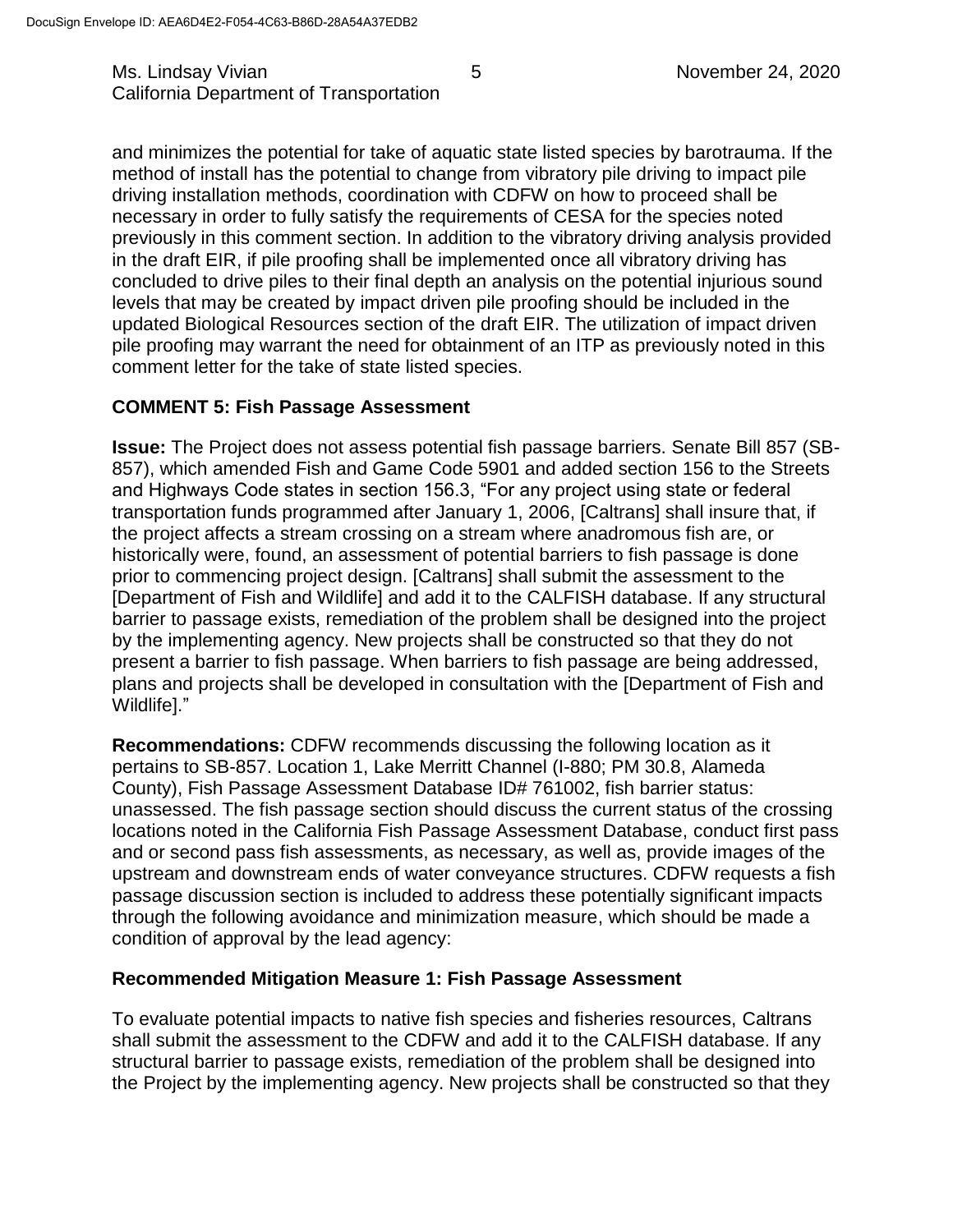Ms. Lindsay Vivian **1988** Company 10 Company 10 G intervals and the November 24, 2020 California Department of Transportation

do not present a barrier to fish passage. When barriers to fish passage are being addressed, plans and projects shall be developed in consultation with CDFW.

# **COMMENT 6: Light Impact Analysis and Discussion**

**Issue:** The Project could increase artificial lighting. Artificial lighting often results in light pollution, which has the potential to significantly and adversely affect biological resources. Unlike the natural brightness created by the monthly cycle of the moon, the permanent and continuously powered lighting fixtures create an unnatural light regime that produces a constant light output. Continuous light output for 365 days a year can have a cumulatively significant impact on fish and wildlife populations.

**Evidence the impact would be significant:** Night lighting can disrupt the circadian rhythms of many species. Many wildlife species use photoperiod cues for communication (e.g., bird song; Miller 2006), determining when to begin foraging (Stone et al. 2009), behavior thermoregulation (Beiswenger 1977), and migration (Longcore and Rich 2004).

**Recommendation:** The draft EIR should describe the type, quantity, location and specification outputs (in kelvin-scale and/or nanometers) of all proposed new and replacement lighting installations for all proposed build alternatives. A comparison analysis amongst potential alternatives as it pertains to light pollution should be included in the draft EIR. To accomplish this, the draft EIR should provide an analysis of the current lighting regime known to be present on-site as well as an analysis of the proposed changes in the lighting regime that will occur as a result of new or replacement lighting installations through the development and comparison of Isolux diagrams. The Isolux diagrams should illustrate the area and intensity over which artificial lighting will create additional light impacts over the natural landscape or aquatic habitat along the Project corridor. The draft EIR should also include a discussion in the Biological Resources section of the potentially significant impacts that could be created by increased permanent light installations or replacements or new installations to determine the extent of the impacts to rare, threatened, endangered, nocturnal and migratory bird species known to occur within the Project vicinity. CDFW recommends incorporating the following avoidance and minimization measures as conditions of approval to reduce potentially significant impacts:

# **Recommended Mitigation Measure 1: Light Impact Assessment and Avoidance**

The lead agency shall be required to submit to natural resource agencies, 30 days prior to the initiation of construction Isolux Diagrams that note current light levels present during pre-Project conditions and the predicted Project light levels that will be created upon completion of the Project. Within 60 days of Project completion the lead agency shall conduct a ground survey that compares predicated light levels with actual light levels achieved upon completion of the Project through comparison of Isolux diagrams. If an increase from the projected levels to the actual levels is discovered, additional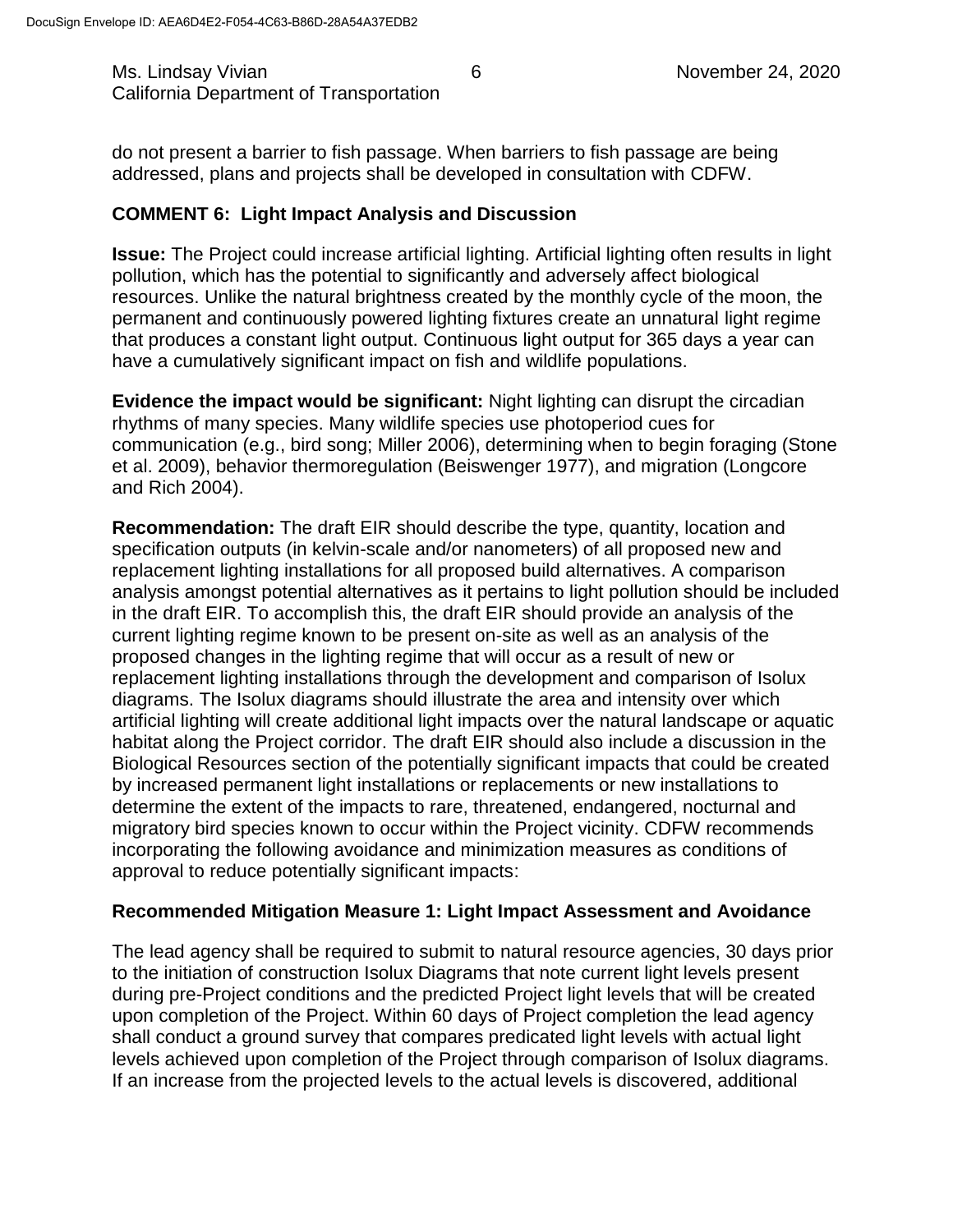Ms. Lindsay Vivian **7** November 24, 2020 California Department of Transportation

avoidance, minimization or mitigation measures may be required in coordination with the natural resource agencies.

# **Recommended Mitigation Measure 2: Light Output Limits**

All LEDs or bulbs installed as a result of the Project shall be rated to emit or produce light at or under 2700 kelvin that results in the output of a warm white color spectrum.

# **Recommended Mitigation Measure 3: Vehicle Light Barriers**

Solid concrete barriers at a minimum height of 3.5 feet should be installed in areas where they have the potential to reduce illumination from overhead lights and from vehicle lights into areas outside of the roadway. Barriers should only be utilized as a light pollution minimization measure if they do not create a significant barrier to wildlife movement. Additional barrier types should be employed when feasible, such as privacy slats into the spacing of cyclone fencing to create light barriers into areas outside the roadway.

# **Recommended Mitigation Measure 4: Reflective Signs and Road Striping**

Retro-reflectivity of signs and road stripping should be implemented throughout the Project to increase visibility of roads to drivers and reduce the need for electrical lighting. Reflective highway markers have also been proven effective to reduce raptor collisions on highways in California's central valley if installed along highway verges and medians.

# **Recommended Mitigation Measure 5: Light Pole Modifications and Shielding**

All light poles or sources of illumination that shall be new or replacement installations should be installed with the appropriate shielding to avoid excessive light pollution into natural landscapes or aquatic habitat with the Project corridor in coordination with the wildlife agencies. In addition, the light pole arm length and mast heights should be modified to site specific conditions to reduce excessive light spillage into natural landscapes or aquatic habitat within the Project corridor. In areas with sensitive natural landscapes or aquatic habitat the lead agency should also analyze and determine in the updated draft EIR if placing the light poles at non-standard intervals has the potential to further reduce the potential for excessive light pollution caused by decreasing the number of light output sources in sensitive areas.

# **CONCLUSION**

Thank you for the opportunity to provide comments and recommendations regarding those activities involved in the Project that may affect California's fish and wildlife resources. Likewise, we appreciate the opportunity to provide comments regarding those aspects of the Project that CDFW, by law, may be required to carry out or approve through the exercise of its own regulatory authority under the Fish and Game Code.